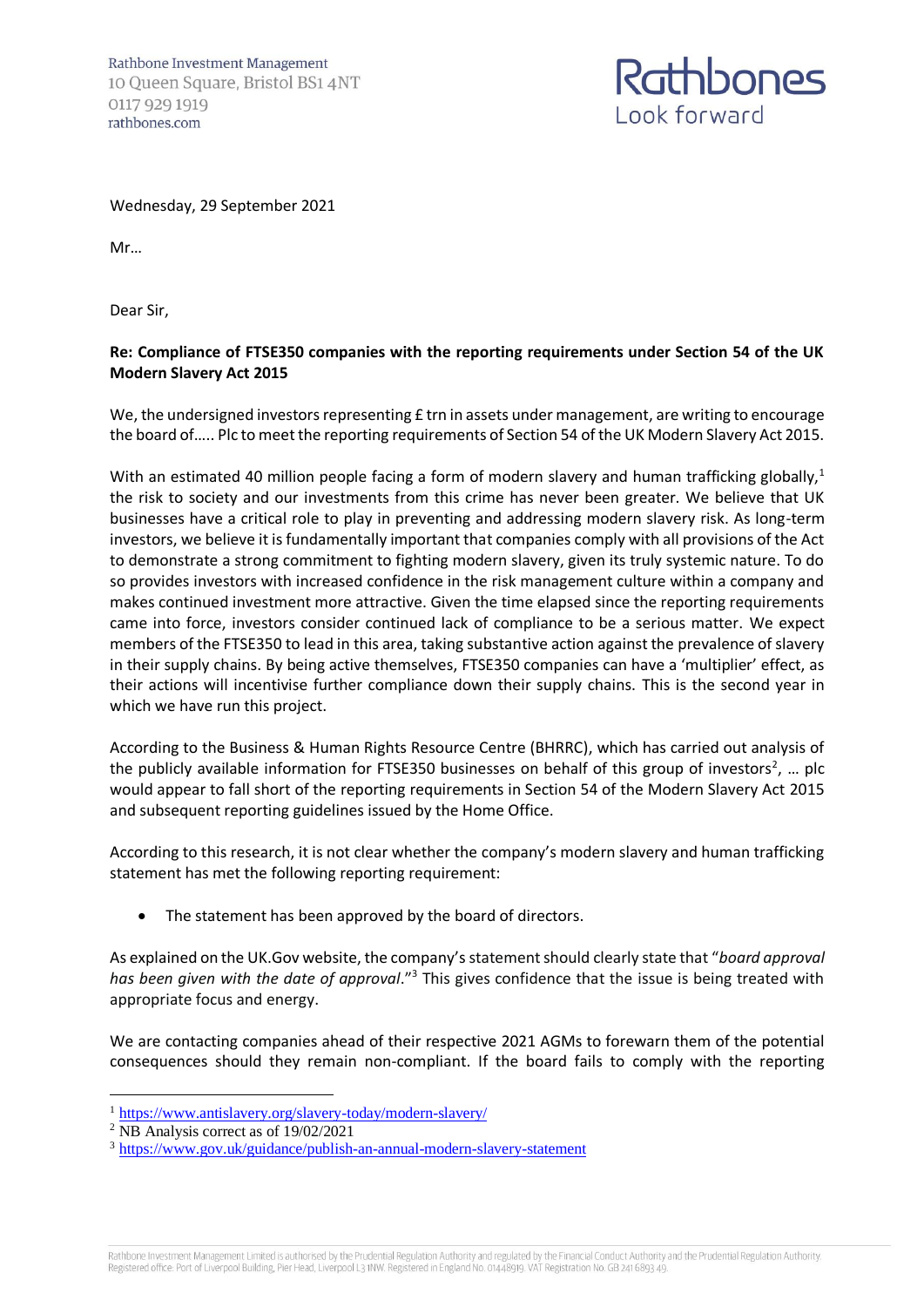requirements of the Act, members of this investor coalition will give serious consideration to abstaining the acceptance of the Financial Statements and Statutory Reports at the company's upcoming AGM.

Please be assured that this group is taking this approach with other FTSE350 companies who have failed to meet the minimum requirements of the Act, and that we are willing to provide feedback in order to assist with future compliance. We are also happy to collate feedback for the BHRRC if you feel that the company has been mis-represented in this analysis.

We would welcome further clarity from the board on how the company plans to improve their performance in this area.

Yours sincerely,

Matt Crossman Stewardship Director [Matt.Crossman@rathbones.com](mailto:Matt.Crossman@rathbones.com) 0117 9301409

**The following 97 institutional investors with £7.76 trn in assets collectively under management have signed this statement:** 

Aargauische Pensionskasse (APK) Arabesque Asset Management ASR Nederland N.V ATISA Personalvorsorgestiftung der Tschümperlin-Unternehmungen australianethical Aviva Investors Bernische Lehrerversicherungskasse Bernische Pensionskasse BPK BMO Asset Management Boston Common Asset Management Brunel Pension Partnership Caisse Cantonale d'Assurance Populaire - CCAP Caisse de pension du Comité international de la Croix-Rouge Caisse de pension Hewlett-Packard Plus Caisse de pensions de l'Etat de Vaud (CPEV) Caisse de pensions du CERN Caisse de pensions du personnel communal de Lausanne (CPCL) Caisse de pensions ECA-RP Caisse de prév. des Fonctionnaires de Police & des Etablissements Pénitentiaires Caisse de Prévoyance de l'Etat de Genève CPEG Caisse de Prévoyance des Interprètes de Conférence (CPIC) Caisse de prévoyance du personnel communal de la ville de Fribourg Caisse de prévoyance du personnel de l'Etat de Fribourg (CPPEF) Caisse de prévoyance du personnel de l'Etat du Valais (CPVAL) Caisse intercommunale de pensions (CIP) Caisse paritaire de prévoyance de l'industrie et de la construction (CPPIC) CAP Prévoyance **CCLA**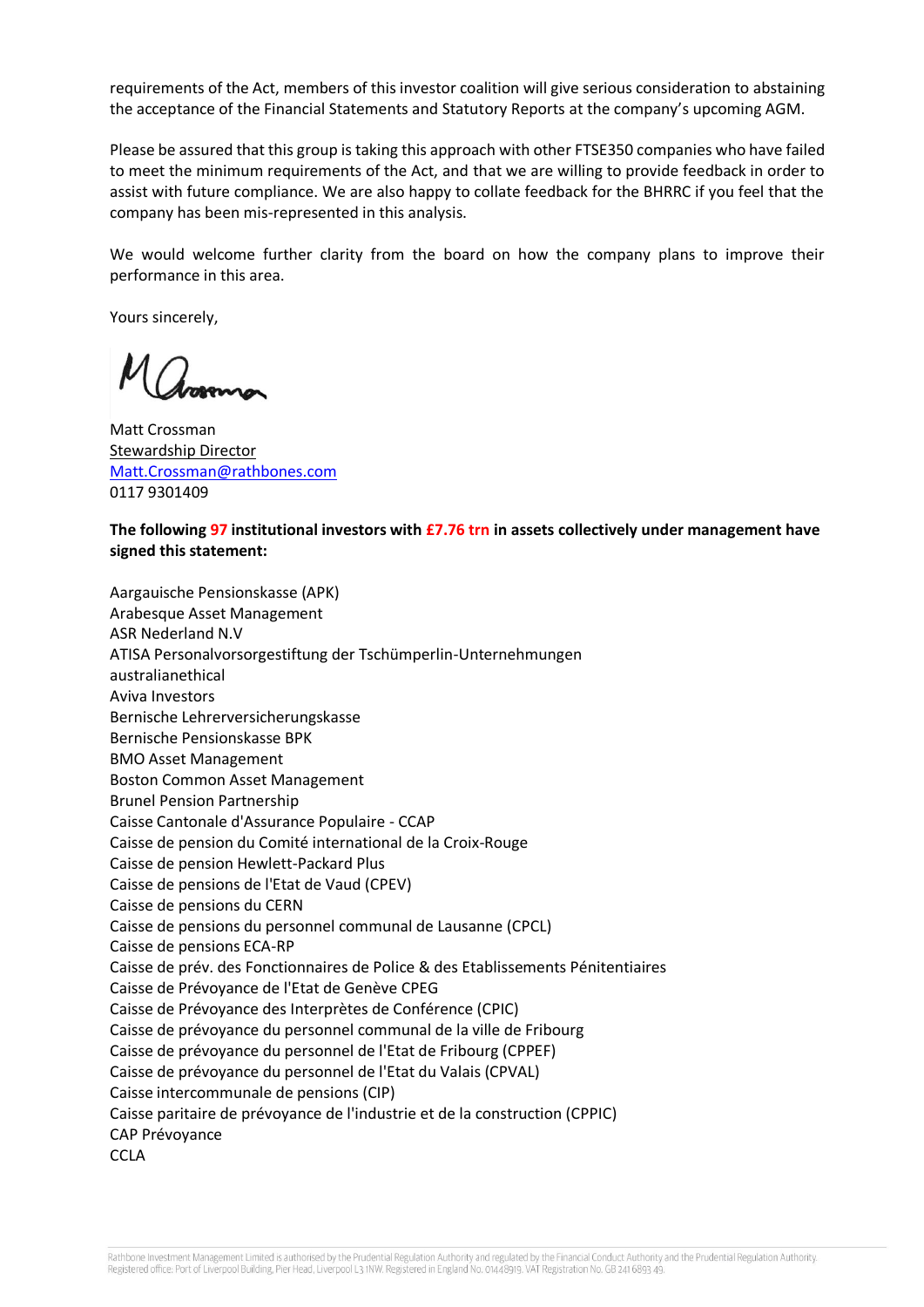Church Commissioners Church of England Pensions Board CIEPP - Caisse Inter-Entreprises de Prévoyance Professionnelle ECO Advisors Ecofi Investissements EQ Investors Limited ESG Portfolio Management Etablissement Cantonal d'Assurance (ECA VAUD) Ethos Foundation, Switzerland Fondation de la métallurgie vaudoise du bâtiment (FMVB) Fondation de prévoyance Artes & Comoedia Fondation de prévoyance du Groupe BNP PARIBAS en Suisse Fondation de prévoyance professionnelle en faveur de AROMED Fondation Interprofessionnelle Sanitaire de Prévoyance (FISP) Fondation Leenaards Fondation Patrimonia Fonds de Prévoyance de CA Indosuez (Suisse) SA Fonds interprofessionnel de prévoyance (FIP) FUTURE SUPER Gebäudeversicherung Luzern Gebäudeversicherung St. Gallen Grandeur Peak Global Advisors ISGAM LAPFF LGIM LGPS Central Luzerner Pensionskasse Man Group Mercy Investment Services Inc Mille/Howard Investments Nest Sammelstiftung Pension Protection Fund Pensions Caixa 30 Pensionskasse Römisch-katholische Landeskirche des Kantons Luzern Pensionskasse AR Pensionskasse Bank CIC (Schweiz) Pensionskasse Basel-Stadt Pensionskasse Bühler AG Uzwil Pensionskasse Caritas Pensionskasse der Basler Kantonalbank Pensionskasse der Stadt Winterthur Pensionskasse Pro Infirmis Pensionskasse Schaffhausen Pensionskasse SRG SSR Pensionskasse Stadt Luzern Pensionskasse Stadt St. Gallen Pensionskasse Unia Personalvorsorgekasse der Stadt Bern Prévoyance Santé Valais (PRESV) prévoyance.ne Profelia Fondation de prévoyance Prosperita Stiftung für die berufliche Vorsorge